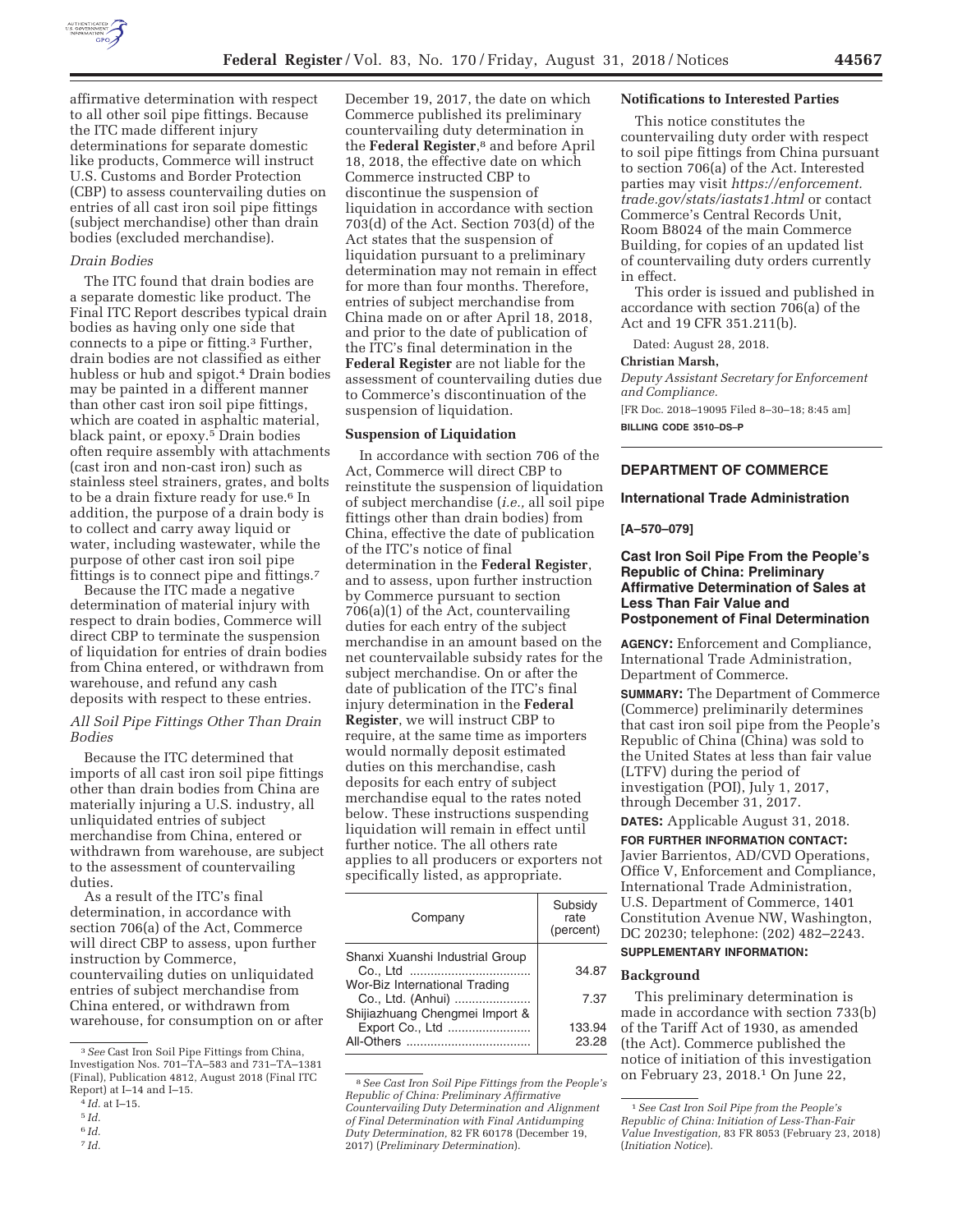2018, Commerce postponed the preliminary determination of this investigation and the revised deadline is now August 24, 2018.2

For a complete description of the events that followed the initiation of this investigation, *see* the Preliminary Decision Memorandum.3 A list of topics included in the Preliminary Decision Memorandum is included as Appendix II to this notice. The Preliminary Decision Memorandum is a public document and is on file electronically *via* Enforcement and Compliance's Antidumping and Countervailing Duty Centralized Electronic Service System (ACCESS). ACCESS is available to registered users at *https:// access.trade.gov,* and to all parties in the Central Records Unit, Room B8024 of the main Department of Commerce building. In addition, a complete version of the Preliminary Decision Memorandum can be accessed directly at *http://enforcement.trade.gov/frn/.*  The signed and the electronic versions of the Preliminary Decision Memorandum are identical in content.

# **Scope of the Investigation**

The product covered by this investigation is cast iron soil pipe from China. For a complete description of the scope of this investigation, *see*  Appendix I.

## **Scope Comments**

In accordance with the preamble to Commerce's regulations,4 the *Initiation Notice* set aside a period of time for parties to raise issues regarding product coverage (scope).5 For a summary of the product coverage comments and rebuttal responses submitted to the record for this investigation, and accompanying discussion and analysis of all comments timely received, *see* the Preliminary Scope Memorandum.6 Commerce is not preliminarily modifying the scope language as it appeared in the *Initiation Notice. See*  the scope in Appendix I to this notice.

#### **Methodology**

Commerce is conducting this investigation in accordance with section 731 of the Act. Export price was calculated in accordance with sections

772(a) of the Act. Because China is a non-market economy within the meaning of section 771(18) of the Act, normal value was calculated in accordance with section 773(c) of the Act. Furthermore, pursuant to section 776(a) and (b) of the Act, we have preliminarily relied upon facts otherwise available, with adverse inferences, for Sibo International Ltd., and the China-wide entity. For a full description of the methodology underlying Commerce's preliminary determination, *see* the Preliminary Decision Memorandum.

#### **Combination Rates**

In the *Initiation Notice,*7 Commerce stated that it would calculate producer/ exporter combination rates for the respondents that are eligible for a separate rate in this investigation. Policy Bulletin 05.1 describes this practice.8

### **Preliminary Determination**

Commerce preliminarily determines that the following estimated weightedaverage dumping margins exist:

| Producer                                                      | Exporter                                             | Estimated<br>weighted-<br>average<br>dumping<br>margin & cash<br>deposit rate<br>(percent) $9$ |
|---------------------------------------------------------------|------------------------------------------------------|------------------------------------------------------------------------------------------------|
|                                                               |                                                      | 302.61                                                                                         |
|                                                               |                                                      | 302.61                                                                                         |
| Yangcheng County Huawang Universal Spun Cast Pipe<br>Foundry. |                                                      | 302.61                                                                                         |
|                                                               |                                                      | 302.61                                                                                         |
|                                                               |                                                      | 302.61                                                                                         |
|                                                               |                                                      | 302.61                                                                                         |
|                                                               |                                                      | 302.61                                                                                         |
| Wu'an Kerui xin Machinery Manufacturing Co., Ltd              |                                                      | 302.61                                                                                         |
|                                                               |                                                      | 302.61                                                                                         |
|                                                               |                                                      | 302.61                                                                                         |
| DingXiang County YuTai Casting-Forging Co., Ltd               | Hebei Metals & Engineering Products Trading Co., Ltd | 302.61                                                                                         |
|                                                               | Hebei Metals & Engineering Products Trading Co., Ltd | 302.61                                                                                         |
|                                                               |                                                      | 302.61                                                                                         |
|                                                               |                                                      | 302.61                                                                                         |
|                                                               |                                                      | 302.61                                                                                         |
|                                                               | Shanxi Chen Xin Da Castings & Forgings Co., Ltd      | 302.61                                                                                         |
|                                                               |                                                      | 302.61                                                                                         |
|                                                               |                                                      | 302.61                                                                                         |
|                                                               |                                                      | 302.61                                                                                         |
|                                                               |                                                      | 302.61                                                                                         |
| Wuan City Feixiang Metal Product Co., Ltd                     |                                                      | 302.61                                                                                         |
|                                                               |                                                      | 302.61                                                                                         |
| <b>CHINA-WIDE ENTITY</b>                                      |                                                      | 302.61                                                                                         |

2*See Cast Iron Soil Pipe from People's Republic of China: Postponement of Preliminary Determination in the Less-Than-Fair-Value* 

<sup>3</sup> See Memorandum, "Decision Memorandum for the Preliminary Determination in the Less-Than-Fair-Value Investigation of Cast Iron Soil Pipe from the People's Republic of China,'' dated concurrently with, and hereby adopted by, this notice (Preliminary Decision Memorandum).

4*See Antidumping Duties; Countervailing Duties, Final Rule,* 62 FR 27296, 27323 (May 19, 1997).

5*See Initiation Notic*e, 83 FR at 8054.

6*See* Commerce Memorandum, ''Cast Iron Soil Pipe from People's Republic of China: Preliminary Scope Comment Decision Memorandum,'' dated concurrently with this memorandum (Preliminary Scope Memorandum).

7*See Initiation Notice,* 83 FR at 8056–8057.

8*See* Enforcement and Compliance's Policy Bulletin No. 05.1, regarding, ''Separate-Rates Practice and Application of Combination Rates in Antidumping Investigations involving Non-Market Economy Countries,'' (April 5, 2005) (Policy Bulletin 05.1), available on Commerce's website at *http://enforcement.trade.gov/policy/bull05-1.pdf.*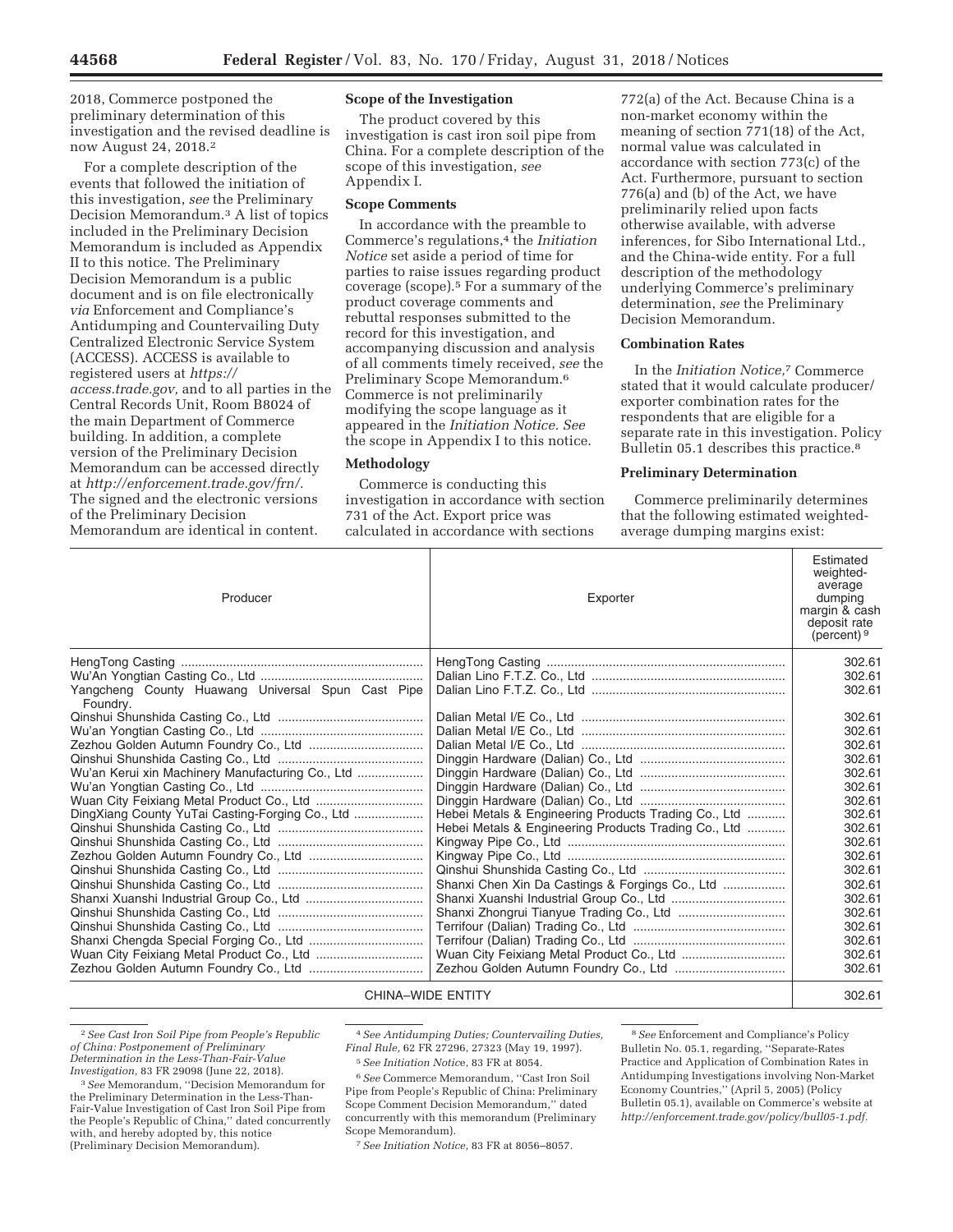### **Suspension of Liquidation**

In accordance with section  $733(d)(2)$ of the Act, Commerce will direct U.S. Customs and Border Protection (CBP) to suspend liquidation of subject merchandise as described in the scope of the investigation section entered, or withdrawn from warehouse, for consumption on or after the date of publication of this notice in the **Federal Register**, as discussed below. Further, pursuant to section 733(d)(1)(B) of the Act and 19 CFR 351.205(d), Commerce will instruct CBP to require a cash deposit equal to the weighted-average amount by which normal value exceeds U.S. price, as indicated in the chart above as follows: (1) For the producer/ exporter combinations listed in the table above, the cash deposit rate is equal to the estimated weighted-average dumping margin listed for that combination in the table; (2) for all combinations of Chinese producers/ exporters of merchandise under consideration that have not established eligibility for their own separate rates, the cash deposit rate will be equal to the estimated weighted-average dumping margin established for the China-wide entity; and (3) for all third-county exporters of merchandise under consideration not listed in the table above, the cash deposit rate is the cash deposit rate applicable to the Chinese producer/exporter combination (or the China-wide entity) that supplied that third-country exporter.

To determine the cash deposit rate, Commerce normally adjusts the estimated weighted-average dumping margin by the amount of domestic subsidy pass-through and export subsidies determined in a companion countervailing duty (CVD) proceeding when CVD provisional measures are in effect. Accordingly, where Commerce makes a preliminary affirmative determination for domestic subsidy pass-through or export subsidies, Commerce offsets the calculated estimated weighted-average dumping margin by the appropriate rate(s). In this case, we have not made a preliminary affirmative determination for domestic subsidy pass-through or export subsidies. Therefore, we are not adjusting the estimated weightedaverage dumping margin for these subsidies.

These suspension of liquidation instructions will remain in effect until further notice.

#### **Disclosure**

Commerce intends to disclose to interested parties the calculations performed in connection with this preliminary determination within five days of its public announcement or, if there is no public announcement, within five days of the date of publication of this notice in accordance with 19 CFR 351.224(b).

## **Verification**

As provided in section 782(i)(1) of the Act, Commerce intends to verify information relied upon in making its final determination.

### **Public Comment**

Case briefs or other written comments may be submitted to the Assistant Secretary for Enforcement and Compliance no later than seven days after the date on which the last final verification report is issued in this investigation. Rebuttal briefs, limited to issues raised in case briefs, may be submitted no later than five days after the deadline date for case briefs.10 Pursuant to 19 CFR 351.309(c)(2) and (d)(2), parties who submit case briefs or rebuttal briefs in this investigation are encouraged to submit with each argument: (1) A statement of the issue; (2) a brief summary of the argument; and (3) a table of authorities.

Pursuant to 19 CFR 351.310(c), interested parties who wish to request a hearing, limited to issues raised in the case and rebuttal briefs, must submit a written request to the Assistant Secretary for Enforcement and Compliance, U.S. Department of Commerce, within 30 days after the date of publication of this notice. Requests should contain the party's name, address, and telephone number, the number of participants, whether any participant is a foreign national, and a list of the issues to be discussed. If a request for a hearing is made, Commerce intends to hold the hearing at the U.S. Department of Commerce, 1401 Constitution Avenue NW, Washington, DC 20230, at a time and date to be determined. Parties should confirm by telephone the date, time, and location of the hearing two days before the scheduled date.

# **Postponement of Final Determination and Extension of Provisional Measures**

Section 735(a)(2) of the Act provides that a final determination may be postponed until not later than 135 days after the date of the publication of the preliminary determination if, in the

event of an affirmative preliminary determination, a request for such postponement is made by exporters who account for a significant proportion of exports of the subject merchandise, or in the event of a negative preliminary determination, a request for such postponement is made by the petitioner. Pursuant to 19 CFR 351.210(e)(2), Commerce requires that requests by respondents for postponement of a final antidumping determination be accompanied by a request for extension of provisional measures from a fourmonth period to a period not more than six months in duration.

On August 2, 2018, pursuant to 19 CFR 351.210 (e), HengTong requested that Commerce postpone the final determination and that provisional measures be extended to a period not to exceed six months.11 In accordance with section 735(a)(2)(A) of the Act and 19 CFR 351.210(b)(2)(ii), because (1) the preliminary determination is affirmative; (2) the requesting exporter accounts for a significant proportion of exports of the subject merchandise; and (3) no compelling reasons for denial exist, Commerce is postponing the final determination and extending the provisional measures from a four-month period to a period not greater than six months. Accordingly, Commerce's final determination will publish no later than 135 days after the publication of this preliminary determination notice.

## **International Trade Commission Notification**

In accordance with section 733(f) of the Act, Commerce will notify the International Trade Commission (ITC) of its preliminary determination of sales at LTFV. If the final determination is affirmative, the ITC will determine before the later of 120 days after the date of this preliminary determination or 45 days after the final determination whether imports of the subject merchandise are materially injuring, or threaten material injury to, the U.S. industry.

# **Notification to Interested Parties**

This determination is issued and published in accordance with sections 733(f) and 777(i)(1) of the Act and 19 CFR 351.205(c).

<sup>9</sup>For cash deposit purposes, we normally adjust for export subsidies found in companion CVD proceedings. However, we preliminary found no export subsidies in the companion CVD proceeding. *See* PDM at X.

<sup>10</sup>*See* 19 CFR 351.309; *see also* 19 CFR 351.303 (for general filing requirements).

<sup>11</sup>*See* HengTong Letter, ''Postponement of Final Determination and Extension of Provisional Measures Request,'' dated August 2, 2018.